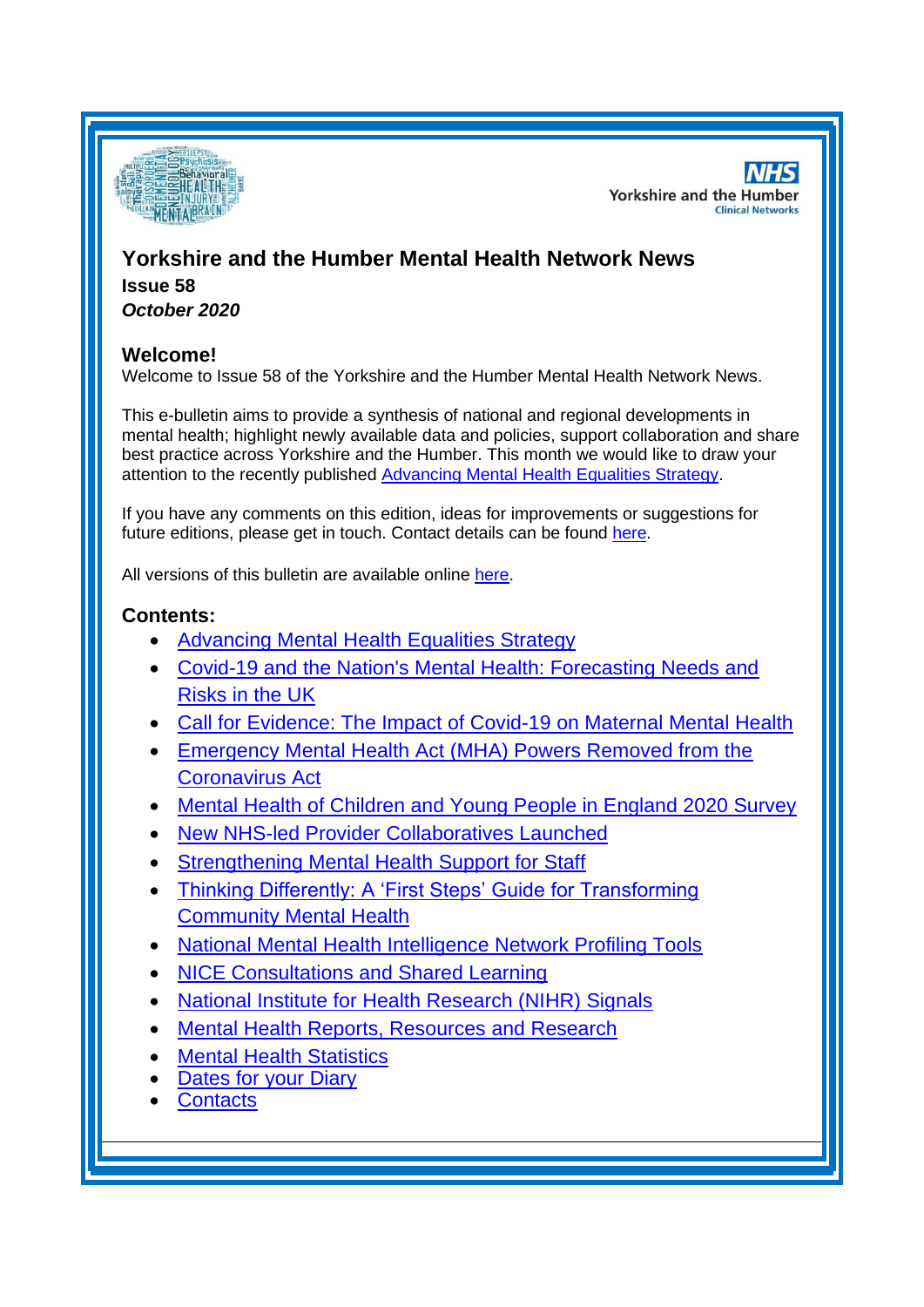## **Links and [Partner Organisations](#page-9-1)**

### <span id="page-1-2"></span><span id="page-1-0"></span>**Advancing Mental Health Equalities Strategy**

On 16 October NHS England and NHS Improvement released its new [Advancing Mental](https://www.england.nhs.uk/publication/advancing-mental-health-equalities-strategy/)  [Health Equalities Strategy,](https://www.england.nhs.uk/publication/advancing-mental-health-equalities-strategy/) which calls on all mental health services to take concrete steps to fight stigma and inequalities across the sector.

This strategy summarises the core actions that we all need to take to bridge the gaps for communities faring worse than others in mental health services. We know there is still so much more to do, and we all have a role to play in challenging racism and eliminating health inequalities. We will continue to work closely with patients, carers, health system leaders and other key stakeholders to ensure we collectively deliver the real and sustainable change our patients and staff deserve.

## **Covid-19 and the Nation's Mental Health: Forecasting Needs and Risks in the UK**

The Centre for Mental Health has worked with NHS colleagues to [build a model](https://www.centreformentalhealth.org.uk/sites/default/files/publication/download/CentreforMentalHealth_COVID_MH_Forecasting3_Oct20_0.pdf) based on the best available evidence to forecast how many people may need mental health support as a result of the Covid-19 pandemic. Nationally, in England, the model predicts that up to 10 million people (almost 20% of the population) will need either new or additional mental health support as a direct consequence of the crisis. 1.5 million of those will be children and young people under 18. About two-thirds of people who will need support already have existing mental health needs, including severe mental illness. The report encourages the Government and the NHS can to take steps now to prepare for this additional need among people of all ages. A proactive, timely, compassionate and effective response will help people experiencing mental health difficulties before they reach crisis point.

## <span id="page-1-1"></span>**Call for Evidence: The Impact of Covid-19 on Maternal Mental Health**

The Maternal Mental Health Alliance have commissioned the Centre for Mental Health, with funding from Comic Relief, to conduct an urgent rapid evidence review of the impact of Covid-19 on maternal mental health and perinatal mental health services, including voluntary and community sector, working across all 4 UK nations.

- The questions the rapid evidence review is seeking to address are:
- What have been the greatest challenges for expectant mothers, mothers of young infants, their babies and their partners over this period?
- Are there particular groups/cohorts of expectant mothers, mothers of young infants, their babies and partners who have experienced greater difficulty? And how are their needs being addressed (or not)?
- How have services from all sectors and across all four nations adapted to the challenges posed by the pandemic, lockdown, and ongoing restrictions?
- Are there lessons on provision that have been learned from this challenging time?
- What have been the greatest challenges to good quality care over this period, and which have been overcome (and how) and which have not?

Evidence can be provided by attending a virtual evidence giving event, 11am - 1pm on 22 October, 27 October, 4 November and 6 November 2020[.To attend an event, please](https://www.centreformentalhealth.org.uk/sites/default/files/mmha_event_application_final.docx)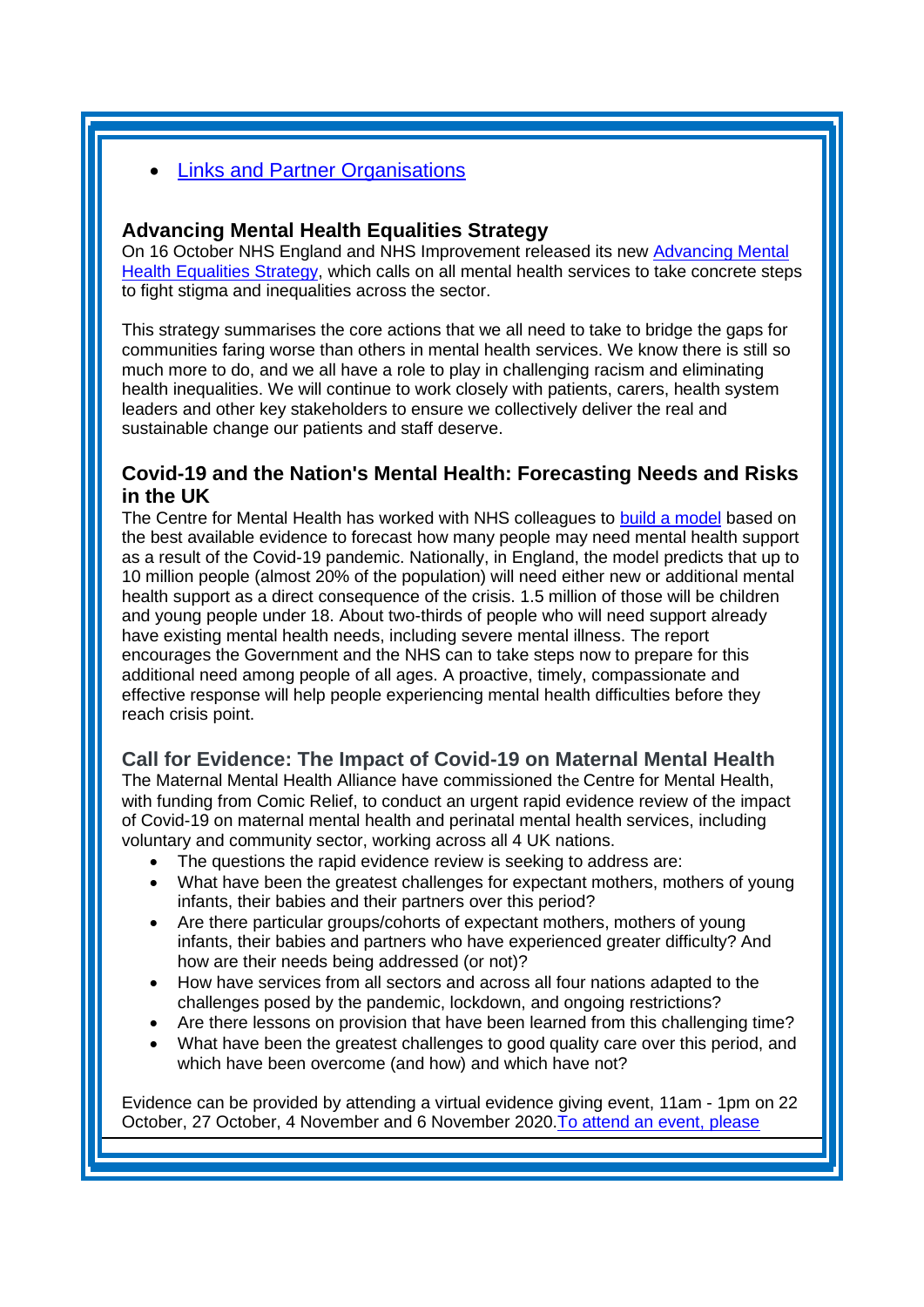[complete this form](https://www.centreformentalhealth.org.uk/sites/default/files/mmha_event_application_final.docx) and return to: [jan.hutchinson@centreformentalhealth.org.uk](mailto:jan.hutchinson@centreformentalhealth.org.uk)

Evidence can also be provided in writing. Please send written statements of evidence of up to 1,000 words to: [jan.hutchinson@centreformentalhealth.org.uk](mailto:jan.hutchinson@centreformentalhealth.org.uk) marked as 'Evidence for Maternal MH review'.

The Centre for Mental Health are not running interviews or focus groups for service users but would very much like to receive individual accounts. Accounts can be sent directly or can be anonymous and sent on by a service provider/3rd party. Accounts should be sent to [jan.hutchinson@centreformentalhealth.org.uk](mailto:jan.hutchinson@centreformentalhealth.org.uk)

This call for evidence closes at 5pm Friday 6 November 2020.

### **Emergency Mental Health Act (MHA) Powers Removed from the Coronavirus Act**

On Thursday 1 October it was [announced in parliament](https://hansard.parliament.uk/Commons/2020-09-30/debates/AAB1B147-2F78-4F41-ADE6-F1E50B3F3ECB/CoronavirusAct2020(ReviewOfTemporaryProvisions)) that the emergency Mental Health Act (MHA) easements in the Coronavirus Act have not been renewed.

If previously enacted, these emergency provisions would have modified mental health legislation to:

- Reduce from two to one the number of doctors' opinions needed to detain someone under the MHA
- Extend legal time limits on the detention of mental health patients.

During wave 1 of the pandemic, we put in place a robust governance process to help identify if there was genuine need to enact these powers of last resort. At that time, it was not deemed that enacting the emergency provisions was warranted due to the hard work of mental health services to continue the safe operation of the MHA. Based on this, the Government has decided that these powers are no longer required in England and that they will not remain part of the Coronavirus Act. Mental Health providers and Local Authorities will need to mitigate a potential increase in staff shortages over the winter period to ensure that the MHA can continue to be used to treat people in a timely way, where this is necessary. Some suggested mitigating actions are included in the published [legal guidance](https://www.england.nhs.uk/coronavirus/wp-content/uploads/sites/52/2020/03/C0454-mhlda-spec-comm-legal-guidance-v2-19-may.pdf) for mental health, learning disability and autism, and specialised commissioning services supporting people of all ages during the coronavirus pandemic.

## **Mental Health of Children and Young People in England 2020 Survey**

In July 2020 NHS Digital re-contacted parents, children and young people that took part in the Mental Health of Children and Young People Survey in 2017, to ask them to complete a short online survey to understand their current mental health and well-being.

The children are now aged 5 to 22. The survey also contained questions about experiences during the COVID-19 pandemic including whether children had access to support, the types of activities children were doing during the pandemic and whether they had experienced changes in access to services or delayed seeking help. As this is a follow up study, data is available from 2017 on the same cohort of children. This will allow us to report changes over time in children and young people's mental health. In reporting these findings, we have tried to balance the requirement for data with the urgency of reporting information on this important cohort of children. The report is available [here.](https://digital.nhs.uk/data-and-information/publications/statistical/mental-health-of-children-and-young-people-in-england/2020-wave-1-follow-up)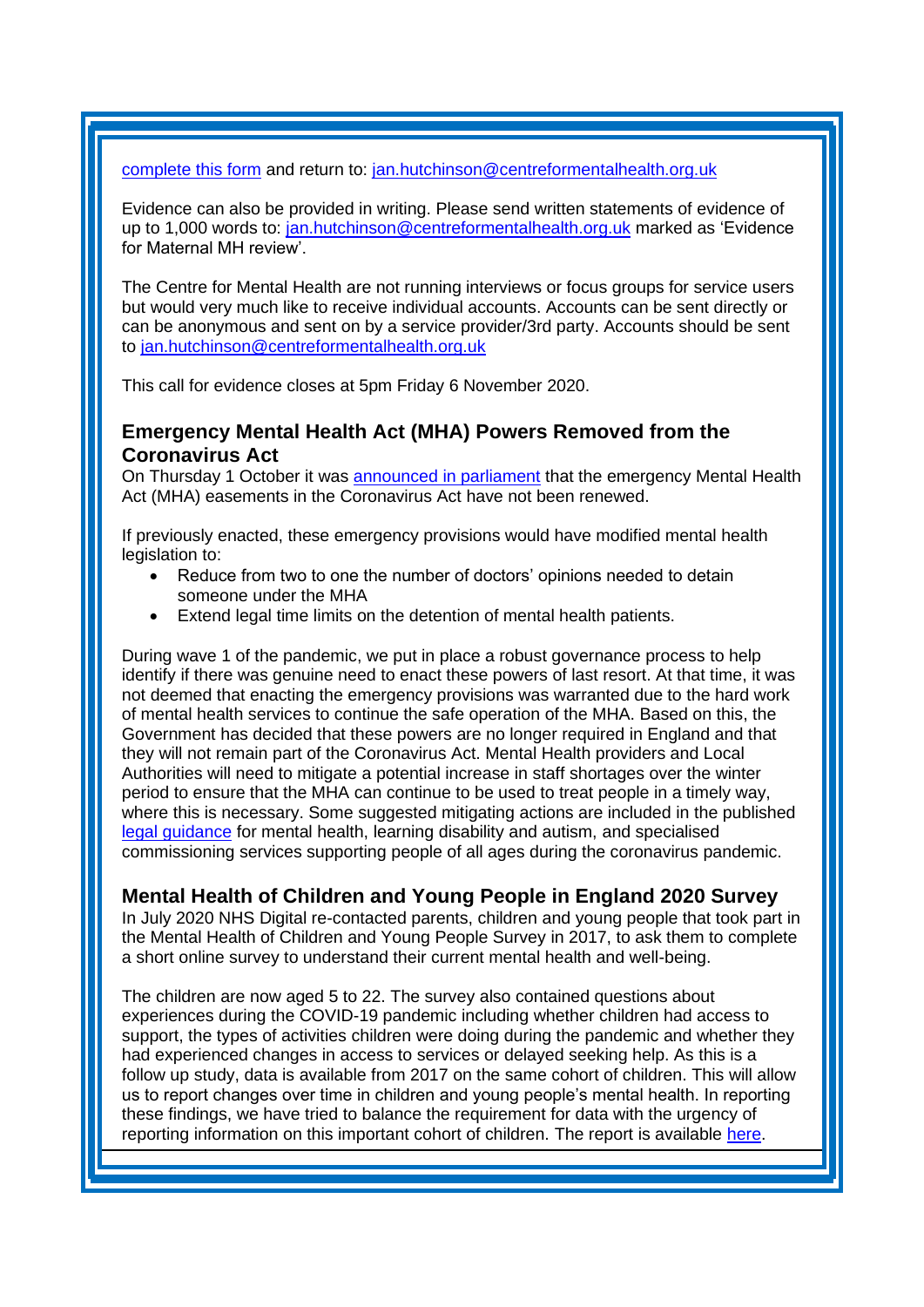### <span id="page-3-0"></span>**New NHS-led Provider Collaboratives Launched**

NHS England and Improvement has announced [the first 10 NHS-led provider](https://www.england.nhs.uk/mental-health/nhs-led-provider-collaboratives/)  [collaboratives for specialised mental health, learning disability and autism services,](https://www.england.nhs.uk/mental-health/nhs-led-provider-collaboratives/) which are now live.

The provider collaboratives will drive improvements in patient outcomes and experience by taking responsibility for the budget and pathway for their population, with an initial focus on:

- children and young people mental health inpatient services
- adult low and medium secure services
- adult eating disorder services.

There are two animations available, which explains Provider Collaboratives to a less familiar audience. The second link below is an easy read version:

- [https://youtu.be/V4J0FX\\_Ifk4](https://mhlda.cmail19.com/t/d-l-ctuuyyk-tlljkuijii-c/)
- • [https://youtu.be/keBn3IvhELA](https://mhlda.cmail19.com/t/d-l-ctuuyyk-tlljkuijii-q/)

# <span id="page-3-1"></span>**Strengthening Mental Health Support for Staff**

NHS England and Improvement have announced an extra £15 million to be invested to strengthen mental health support for our people. NHS staff will get rapid access to expanded mental health services that are being rolled out across the country as part of efforts to deal with the second wave of coronavirus. Staff referred by themselves or colleagues will be rapidly assessed and treated by local expert mental health specialists. Those with the most severe needs will be referred to a specialist centre of excellence. The investment will fund outreach work among those deemed most as risk such as critical care staff. Find out more [here.](https://www.england.nhs.uk/2020/10/strengthening-mental-health-support-for-staff/)

# **Thinking Differently: A 'First Steps' Guide for Transforming Community Mental Health**

All Integrated Care Systems (ICS') in England are now beginning to develop their plans to transform and expand community mental health services and create new models integrated with primary care to support adults and older adults with severe mental health problems from 2021/22. To support this development Rethink Mental Illness' has published [a new guide](https://www.rethink.org/aboutus/what-we-do/mental-health-service-provider/rethink-mental-illness-stp-guide/) designed to support ICS' to take the first steps needed to redesign community mental health care ahead of NHS transformation funding entering the system next year. The guide is based on lessons from pilot sites and other pioneering work taking place across England.

## **National Mental Health Intelligence Network Profiling Tools**

The National Mental Health Intelligence Network (NMHIN) has published the first [Mental](https://eur01.safelinks.protection.outlook.com/?url=https%3A%2F%2Flnks.gd%2Fl%2FeyJhbGciOiJIUzI1NiJ9.eyJidWxsZXRpbl9saW5rX2lkIjoxMTMsInVyaSI6ImJwMjpjbGljayIsImJ1bGxldGluX2lkIjoiMjAyMDA5MDkuMjY4MDAxNDEiLCJ1cmwiOiJodHRwczovL2V1cjAxLnNhZmVsaW5rcy5wcm90ZWN0aW9uLm91dGxvb2suY29tLz91cmw9aHR0cHMlM0ElMkYlMkZ3d3cuZ292LnVrJTJGZ292ZXJubWVudCUyRnB1YmxpY2F0aW9ucyUyRmNvdmlkLTE5LW1lbnRhbC1oZWFsdGgtYW5kLXdlbGxiZWluZy1zdXJ2ZWlsbGFuY2UtcmVwb3J0JmRhdGE9MDIlN0MwMSU3Q1NhbS5QYXJyeSU0MHBoZS5nb3YudWslN0M1ZGRiYjBlMjA3NjI0NzljOTAzMDA4ZDg1NDkxZDg2OCU3Q2VlNGUxNDk5NGEzNTRiMmVhZDQ3NWYzY2Y5ZGU4NjY2JTdDMCU3QzAlN0M2MzczNTIzMzI2NTYzMTQzMzUmc2RhdGE9VlFwSEJxYzF0V1liM0s2MUdyMWVhV09sV0xKd2JXNU5xZmFYVEhvOWlHOCUzRCZyZXNlcnZlZD0wIn0.HkT7XVflzaX5zEgpWFjVtn1nbGBKudz143WXHiekiTY%2Fs%2F515256893%2Fbr%2F83376721890-l&data=02%7C01%7CSue.Foster%40phe.gov.uk%7Cf9fc28a2be4744c3be0808d854c26711%7Cee4e14994a354b2ead475f3cf9de8666%7C0%7C0%7C637352542584997243&sdata=6NzyYIm4IrijYJ31Pw1GU2Zq95r%2BpDvfjCtDw3yLjGg%3D&reserved=0)  [health and wellbeing surveillance report,](https://eur01.safelinks.protection.outlook.com/?url=https%3A%2F%2Flnks.gd%2Fl%2FeyJhbGciOiJIUzI1NiJ9.eyJidWxsZXRpbl9saW5rX2lkIjoxMTMsInVyaSI6ImJwMjpjbGljayIsImJ1bGxldGluX2lkIjoiMjAyMDA5MDkuMjY4MDAxNDEiLCJ1cmwiOiJodHRwczovL2V1cjAxLnNhZmVsaW5rcy5wcm90ZWN0aW9uLm91dGxvb2suY29tLz91cmw9aHR0cHMlM0ElMkYlMkZ3d3cuZ292LnVrJTJGZ292ZXJubWVudCUyRnB1YmxpY2F0aW9ucyUyRmNvdmlkLTE5LW1lbnRhbC1oZWFsdGgtYW5kLXdlbGxiZWluZy1zdXJ2ZWlsbGFuY2UtcmVwb3J0JmRhdGE9MDIlN0MwMSU3Q1NhbS5QYXJyeSU0MHBoZS5nb3YudWslN0M1ZGRiYjBlMjA3NjI0NzljOTAzMDA4ZDg1NDkxZDg2OCU3Q2VlNGUxNDk5NGEzNTRiMmVhZDQ3NWYzY2Y5ZGU4NjY2JTdDMCU3QzAlN0M2MzczNTIzMzI2NTYzMTQzMzUmc2RhdGE9VlFwSEJxYzF0V1liM0s2MUdyMWVhV09sV0xKd2JXNU5xZmFYVEhvOWlHOCUzRCZyZXNlcnZlZD0wIn0.HkT7XVflzaX5zEgpWFjVtn1nbGBKudz143WXHiekiTY%2Fs%2F515256893%2Fbr%2F83376721890-l&data=02%7C01%7CSue.Foster%40phe.gov.uk%7Cf9fc28a2be4744c3be0808d854c26711%7Cee4e14994a354b2ead475f3cf9de8666%7C0%7C0%7C637352542584997243&sdata=6NzyYIm4IrijYJ31Pw1GU2Zq95r%2BpDvfjCtDw3yLjGg%3D&reserved=0) which will be published regularly moving forwards. The report looks at population mental health and wellbeing in England during the COVID-19 pandemic by compiling routinely updated indicators from multiple sources and summarises important findings from ongoing surveys. It is designed to assist stakeholders at national and local level, in both government and non-government sectors.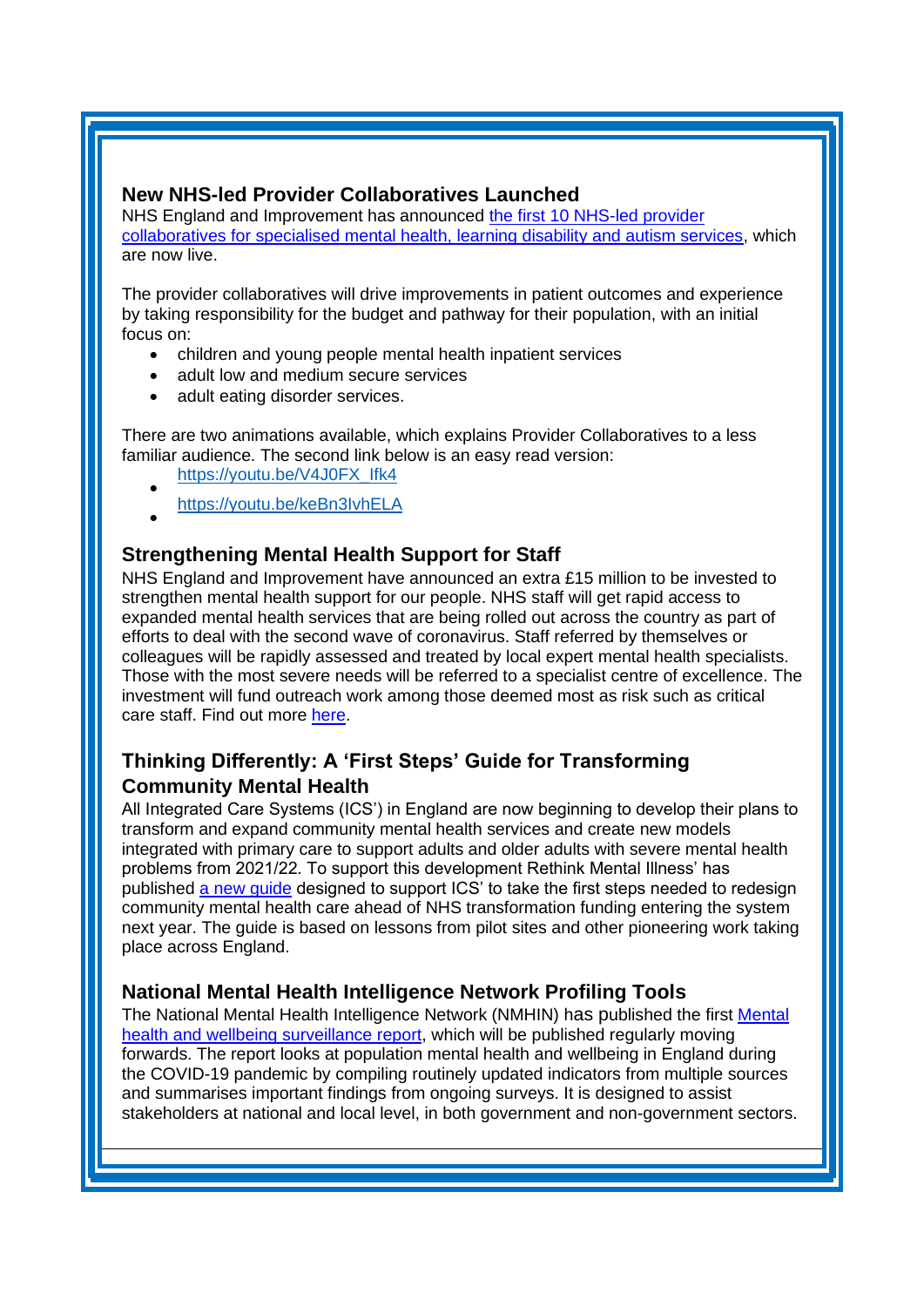The National Mental Health Intelligence Network (NMHIN) has also been conducting further developments on their suite of mental health profiling tools. Click on the links below to access the updates:

- [Common Mental Health Disorders](http://links.govdelivery.com/track?type=click&enid=ZWFzPTEmbXNpZD0mYXVpZD0mbWFpbGluZ2lkPTIwMTcxMjA1LjgxOTE2MDgxJm1lc3NhZ2VpZD1NREItUFJELUJVTC0yMDE3MTIwNS44MTkxNjA4MSZkYXRhYmFzZWlkPTEwMDEmc2VyaWFsPTE2OTcwMTE4JmVtYWlsaWQ9c2FyYWguYm91bEBuaHMubmV0JnVzZXJpZD1zYXJhaC5ib3VsQG5ocy5uZXQmdGFyZ2V0aWQ9JmZsPSZleHRyYT1NdWx0aXZhcmlhdGVJZD0mJiY=&&&104&&&https://fingertips.phe.org.uk/profile-group/mental-health/profile/common-mental-disorders)
- **[Crisis Care](http://links.govdelivery.com/track?type=click&enid=ZWFzPTEmbXNpZD0mYXVpZD0mbWFpbGluZ2lkPTIwMTcxMjA1LjgxOTE2MDgxJm1lc3NhZ2VpZD1NREItUFJELUJVTC0yMDE3MTIwNS44MTkxNjA4MSZkYXRhYmFzZWlkPTEwMDEmc2VyaWFsPTE2OTcwMTE4JmVtYWlsaWQ9c2FyYWguYm91bEBuaHMubmV0JnVzZXJpZD1zYXJhaC5ib3VsQG5ocy5uZXQmdGFyZ2V0aWQ9JmZsPSZleHRyYT1NdWx0aXZhcmlhdGVJZD0mJiY=&&&105&&&https://fingertips.phe.org.uk/profile-group/mental-health/profile/crisis-care)**
- Mental Health [and Wellbeing JSNA Profile](http://links.govdelivery.com/track?type=click&enid=ZWFzPTEmbXNpZD0mYXVpZD0mbWFpbGluZ2lkPTIwMTcxMjA1LjgxOTE2MDgxJm1lc3NhZ2VpZD1NREItUFJELUJVTC0yMDE3MTIwNS44MTkxNjA4MSZkYXRhYmFzZWlkPTEwMDEmc2VyaWFsPTE2OTcwMTE4JmVtYWlsaWQ9c2FyYWguYm91bEBuaHMubmV0JnVzZXJpZD1zYXJhaC5ib3VsQG5ocy5uZXQmdGFyZ2V0aWQ9JmZsPSZleHRyYT1NdWx0aXZhcmlhdGVJZD0mJiY=&&&106&&&https://fingertips.phe.org.uk/profile-group/mental-health/profile/mh-jsna)
- [Severe Mental](http://links.govdelivery.com/track?type=click&enid=ZWFzPTEmbXNpZD0mYXVpZD0mbWFpbGluZ2lkPTIwMTcxMjA1LjgxOTE2MDgxJm1lc3NhZ2VpZD1NREItUFJELUJVTC0yMDE3MTIwNS44MTkxNjA4MSZkYXRhYmFzZWlkPTEwMDEmc2VyaWFsPTE2OTcwMTE4JmVtYWlsaWQ9c2FyYWguYm91bEBuaHMubmV0JnVzZXJpZD1zYXJhaC5ib3VsQG5ocy5uZXQmdGFyZ2V0aWQ9JmZsPSZleHRyYT1NdWx0aXZhcmlhdGVJZD0mJiY=&&&108&&&https://fingertips.phe.org.uk/profile-group/mental-health/profile/severe-mental-illness) Illness
- **[Suicide Prevention Profile](http://links.govdelivery.com/track?type=click&enid=ZWFzPTEmbXNpZD0mYXVpZD0mbWFpbGluZ2lkPTIwMTgwNjA1LjkwNzEwNzExJm1lc3NhZ2VpZD1NREItUFJELUJVTC0yMDE4MDYwNS45MDcxMDcxMSZkYXRhYmFzZWlkPTEwMDEmc2VyaWFsPTE3MDEzODU4JmVtYWlsaWQ9c2FyYWguYm91bEBuaHMubmV0JnVzZXJpZD1zYXJhaC5ib3VsQG5ocy5uZXQmdGFyZ2V0aWQ9JmZsPSZleHRyYT1NdWx0aXZhcmlhdGVJZD0mJiY=&&&104&&&https://fingertips.phe.org.uk/profile-group/mental-health/profile/suicide)**

To receive updates directly from NMHIN visit the [PHE subscriptions page](http://links.govdelivery.com/track?type=click&enid=ZWFzPTEmbXNpZD0mYXVpZD0mbWFpbGluZ2lkPTIwMTgwMjA3Ljg0OTY1MzgxJm1lc3NhZ2VpZD1NREItUFJELUJVTC0yMDE4MDIwNy44NDk2NTM4MSZkYXRhYmFzZWlkPTEwMDEmc2VyaWFsPTE2OTgzNDk5JmVtYWlsaWQ9c2FyYWguYm91bEBuaHMubmV0JnVzZXJpZD1zYXJhaC5ib3VsQG5ocy5uZXQmdGFyZ2V0aWQ9JmZsPSZleHRyYT1NdWx0aXZhcmlhdGVJZD0mJiY=&&&107&&&https://public.govdelivery.com/accounts/UKHPA/subscribers/new?preferences=true) and select 'Mental Health Dementia and Neurology'.

## <span id="page-4-1"></span><span id="page-4-0"></span>**NICE Consultations and Shared Learning**

NICE has published and update on:

• [Digital therapies assessed and accepted by the Improving Access to](https://www.nice.org.uk/about/what-we-do/our-programmes/nice-advice/improving-access-to-psychological-therapies--iapt-/submitting-a-product-to-iapt)  [Psychological Therapies Programme \(IAPT\)](https://www.nice.org.uk/about/what-we-do/our-programmes/nice-advice/improving-access-to-psychological-therapies--iapt-/submitting-a-product-to-iapt)

## **National Institute for Health Research (NIHR) Alerts**

The latest series of alerts of recently published research by the NIHR contain information on:

- [Anti-inflammatory drugs do not lift depression in bipolar disorder](https://nihr.us14.list-manage.com/track/click?u=299dc02111e8a68172029095f&id=7463e50ea9&e=219cc58ea4)
- [Psychiatric drugs given to children and adolescents have been ranked in order of](https://nihr.us14.list-manage.com/track/click?u=299dc02111e8a68172029095f&id=23c688701a&e=219cc58ea4)  [safety](https://nihr.us14.list-manage.com/track/click?u=299dc02111e8a68172029095f&id=23c688701a&e=219cc58ea4)
- [Adopted children can experience lasting mental health problems](https://nihr.us14.list-manage.com/track/click?u=299dc02111e8a68172029095f&id=32ebebe1c9&e=219cc58ea4)
- With the right training, people with [learning disabilities can become partners in](https://nihr.us14.list-manage.com/track/click?u=299dc02111e8a68172029095f&id=3dbd612171&e=219cc58ea4)  [research](https://nihr.us14.list-manage.com/track/click?u=299dc02111e8a68172029095f&id=3dbd612171&e=219cc58ea4)
- [Easy-read report: With the right training, people with learning disabilities can](https://nihr.us14.list-manage.com/track/click?u=299dc02111e8a68172029095f&id=aa0153d583&e=219cc58ea4)  [become partners in research](https://nihr.us14.list-manage.com/track/click?u=299dc02111e8a68172029095f&id=aa0153d583&e=219cc58ea4)
- New research provides insights into the distress experienced by transgender [adults](https://nihr.us14.list-manage.com/track/click?u=299dc02111e8a68172029095f&id=c32334d82f&e=219cc58ea4)

Alerts are short, accessible summaries of health and care research which is funded or supported by NIHR. This is research which could influence practice and each Alert has a message for people commissioning, providing or receiving care.

## <span id="page-4-2"></span>**Mental Health Reports, Resources and Research**

The All-Party Parliamentary Group on Suicide and Self-Harm Prevention has published an [Inquiry into the support available for young people who self-harm.](https://media.samaritans.org/documents/APPG_inquiry_full_report.pdf?utm_source=The%20King%27s%20Fund%20newsletters%20%28main%20account%29&utm_medium=email&utm_campaign=11859096_NEWSL_HMP%202020-10-02&dm_i=21A8,726JC,FLWT3F,SIROV,1) This inquiry explored the experiences of young people who self-harm in accessing support services. In particular, it examined: support services currently available in both clinical and the wider community settings (including schools); plans for improving and expanding this support; and the changes needed to ensure that support is made more effective and widely available. It concludes that young people who self-harm are often made to wait until they reach crisis point before receiving support.

Also recently published has been [The impact of the COVID-19 pandemic on self-harm](https://f1000research.com/articles/9-1097/v1)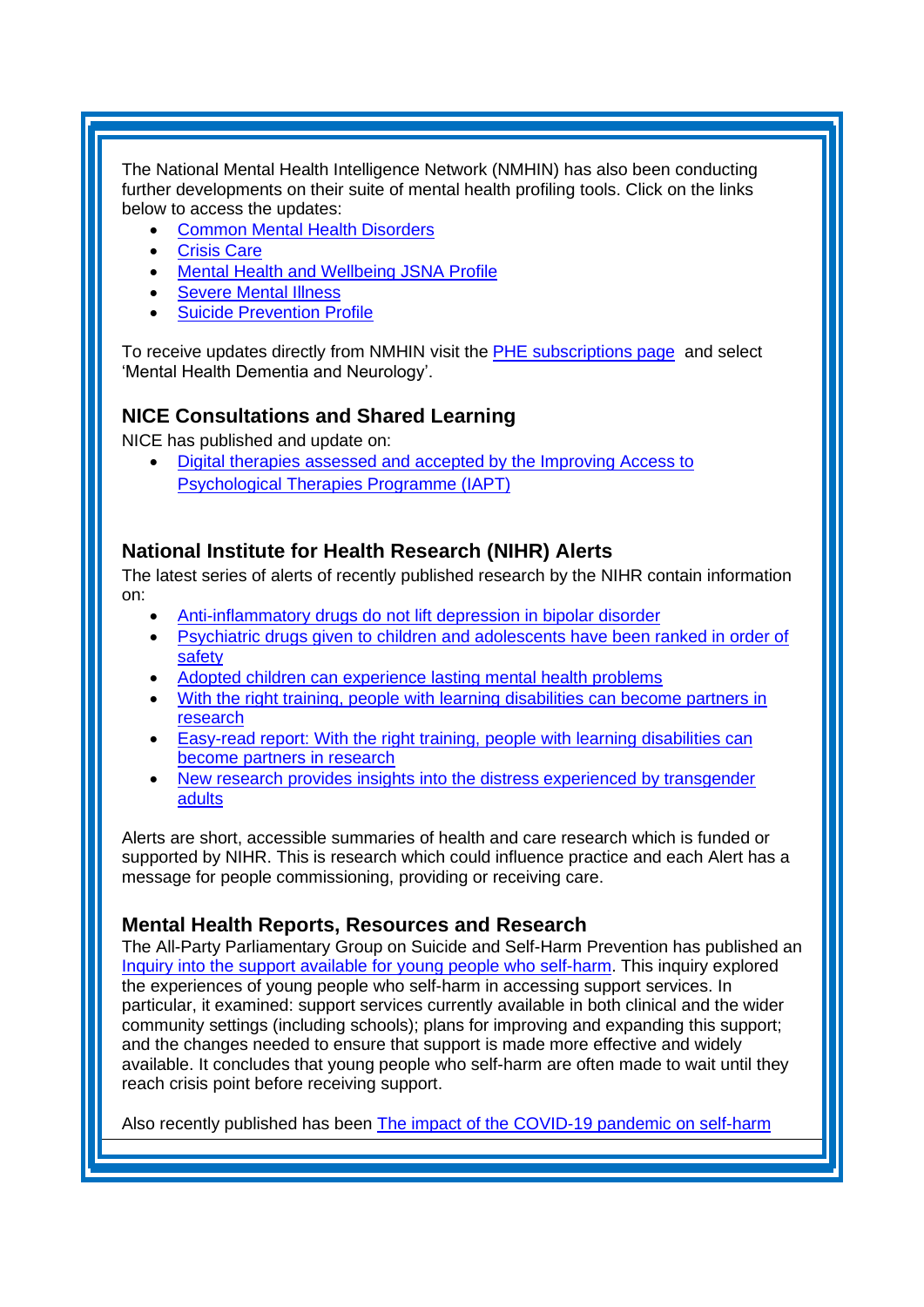[and suicidal behaviour: a living systematic review.](https://f1000research.com/articles/9-1097/v1) This is a living systematic review run by colleagues in Swansea and Bristol. They are reviewing all studies of COVID-related suicide prevention, and this is continually updated. This paper (which reviews evidence up to 07/06/2020) concludes there is currently not sufficient evidence of an increase in suicide, self-harm and suicidal behaviour or suicidal thoughts associated with the pandemic.

The Alzheimer's Society has published [Worst hit: dementia during coronavirus.](https://www.alzheimers.org.uk/sites/default/files/2020-09/Worst-hit-Dementia-during-coronavirus-report.pdf?utm_source=The%20King%27s%20Fund%20newsletters%20%28main%20account%29&utm_medium=email&utm_campaign=11848312_NEWSL_HMP%202020-09-29&dm_i=21A8,71Y7S,FLWT3F,SI4WW,1) Since the coronavirus (Covid-19) lockdown on 23 March, this investigation found family and friends have spent an extra 92 million hours caring for loved ones with dementia, due to the double impact of lockdown making dementia symptoms worse, and the chronically underfunded social care system leaving them nowhere else to turn. It states that the government must fix social care now, learning lessons to avoid further winter tragedy, as dementia carers struggle with depression, insomnia and exhaustion.

The Care Quality Commission has published [Mental health rehabilitation inpatient](https://www.cqc.org.uk/sites/default/files/20201016_MH-rehab_report.pdf?utm_source=The%20King%27s%20Fund%20newsletters%20%28main%20account%29&utm_medium=email&utm_campaign=11901608_NEWSL_HMP%202020-10-20&dm_i=21A8,733C8,FLWT3F,SMZLV,1)  [services: results from the 2019 information request.](https://www.cqc.org.uk/sites/default/files/20201016_MH-rehab_report.pdf?utm_source=The%20King%27s%20Fund%20newsletters%20%28main%20account%29&utm_medium=email&utm_campaign=11901608_NEWSL_HMP%202020-10-20&dm_i=21A8,733C8,FLWT3F,SMZLV,1) This report raises concerns about the high number of beds situated a long way from the patient's home, which could result in people becoming isolated from their friends and families and cut off from the local services that will provide care following discharge. It makes recommendations to improve the care for people in mental health rehabilitation inpatient services.

The Care Quality Commission has also published [Assessment of mental health services](https://www.cqc.org.uk/sites/default/files/20201016b_AMSAT_report.pdf?utm_source=The%20King%27s%20Fund%20newsletters%20%28main%20account%29&utm_medium=email&utm_campaign=11901608_NEWSL_HMP%202020-10-20&dm_i=21A8,733C8,FLWT3F,SMZLV,1)  [in acute trusts programme: how are people's mental health needs met in acute hospitals,](https://www.cqc.org.uk/sites/default/files/20201016b_AMSAT_report.pdf?utm_source=The%20King%27s%20Fund%20newsletters%20%28main%20account%29&utm_medium=email&utm_campaign=11901608_NEWSL_HMP%202020-10-20&dm_i=21A8,733C8,FLWT3F,SMZLV,1)  [and how can this be improved?](https://www.cqc.org.uk/sites/default/files/20201016b_AMSAT_report.pdf?utm_source=The%20King%27s%20Fund%20newsletters%20%28main%20account%29&utm_medium=email&utm_campaign=11901608_NEWSL_HMP%202020-10-20&dm_i=21A8,733C8,FLWT3F,SMZLV,1) This report reviews the findings from more than 100 acute hospital inspections. It looks at how well people with mental health needs were cared for across emergency departments, acute medical wards, maternity wards, and children and young people's services. It also tries to identify where trusts, and the wider system, need to improve.

The Centre for Mental Health has published the third [Commission for Equality in](https://eur01.safelinks.protection.outlook.com/?url=https%3A%2F%2Fwww.centreformentalhealth.org.uk%2Fcommission-equality-mental-health&data=04%7C01%7CAndrina.Stanislawski%40phe.gov.uk%7C512226f801824a004dac08d874fa5ec2%7Cee4e14994a354b2ead475f3cf9de8666%7C0%7C0%7C637387965963363452%7CUnknown%7CTWFpbGZsb3d8eyJWIjoiMC4wLjAwMDAiLCJQIjoiV2luMzIiLCJBTiI6Ik1haWwiLCJXVCI6Mn0%3D%7C1000&sdata=WAMdLvtz5JeNcSY8w3F6X1PDaFeOWZZrEXZbImQ87m8%3D&reserved=0) Mental [Health](https://eur01.safelinks.protection.outlook.com/?url=https%3A%2F%2Fwww.centreformentalhealth.org.uk%2Fcommission-equality-mental-health&data=04%7C01%7CAndrina.Stanislawski%40phe.gov.uk%7C512226f801824a004dac08d874fa5ec2%7Cee4e14994a354b2ead475f3cf9de8666%7C0%7C0%7C637387965963363452%7CUnknown%7CTWFpbGZsb3d8eyJWIjoiMC4wLjAwMDAiLCJQIjoiV2luMzIiLCJBTiI6Ik1haWwiLCJXVCI6Mn0%3D%7C1000&sdata=WAMdLvtz5JeNcSY8w3F6X1PDaFeOWZZrEXZbImQ87m8%3D&reserved=0) briefing was published this week. This briefing looks at inequalities in outcomes and experience of mental health care. The third briefing from the Commission highlights that people with the poorest mental health too often get the least effective and relevant support. These poorer outcomes from mental health services are dramatically evident for Black people in the UK, who experience more coercive forms of support and are less likely to get access to talking therapies. The briefing explores these inequalities and what would be needed to design a system for equality in outcomes, including an enhanced community sector role, greater coproduction and culturally competent approaches. This briefing precedes the final report of the Commission for Equality, which will set out a bold but achievable agenda for eradicating health inequalities and levelling up our mental health.

The Department for Digital, Culture, Media and Sport has published [Evidence summary](https://assets.publishing.service.gov.uk/government/uploads/system/uploads/attachment_data/file/918253/The_role_of_arts_in_improving_health_and_wellbeing.pdf?utm_source=The%20King%27s%20Fund%20newsletters%20%28main%20account%29&utm_medium=email&utm_campaign=11824179_NEWSL_HWB_2020-09-28&dm_i=21A8,71FLF,FLWT3F,SF9I6,1)  [for policy: the role of arts in improving health and wellbeing.](https://assets.publishing.service.gov.uk/government/uploads/system/uploads/attachment_data/file/918253/The_role_of_arts_in_improving_health_and_wellbeing.pdf?utm_source=The%20King%27s%20Fund%20newsletters%20%28main%20account%29&utm_medium=email&utm_campaign=11824179_NEWSL_HWB_2020-09-28&dm_i=21A8,71FLF,FLWT3F,SF9I6,1) This evidence summary draws together literature on the role of arts in improving health and wellbeing. It focuses on how arts engagement can impact on social outcomes, youth development and the prevention of mental and physical illness. It also considers how social prescribing programmes that have used arts interventions can impact on the above three outcomes. This report was commissioned prior to the Covid-19 pandemic and completed in March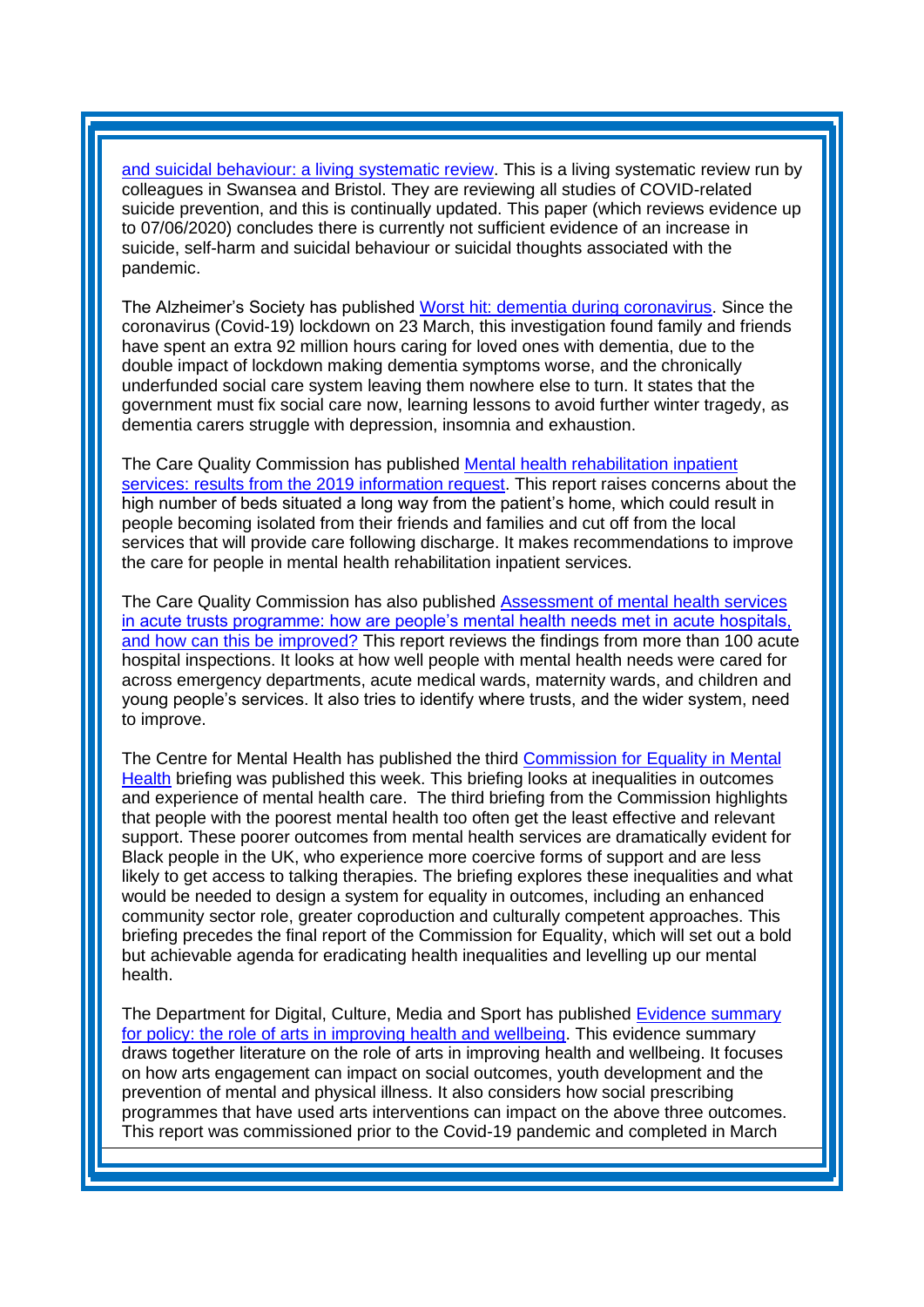#### 2020.

Health Education England has published [Guidance on the support of mental health social](https://www.hee.nhs.uk/sites/default/files/documents/Guidance%20on%20the%20support%20of%20mental%20health%20support%20workers.pdf?utm_source=The%20King%27s%20Fund%20newsletters%20%28main%20account%29&utm_medium=email&utm_campaign=11872143_NEWSL_ICB%202020-10-14&dm_i=21A8,72GLR,FLWT3F,SM9MC,1)  [workers working in NHS, independent or integrated services.](https://www.hee.nhs.uk/sites/default/files/documents/Guidance%20on%20the%20support%20of%20mental%20health%20support%20workers.pdf?utm_source=The%20King%27s%20Fund%20newsletters%20%28main%20account%29&utm_medium=email&utm_campaign=11872143_NEWSL_ICB%202020-10-14&dm_i=21A8,72GLR,FLWT3F,SM9MC,1) This guidance is designed to support all agencies that employ social workers. It has been produced to sit alongside the Local Government Association's employers' guidance and give detailed advice and support to develop the social work role across all mental health settings and organisations. It is based on the learning from the 'social work for better mental health' programme, working across over 70 organisations, assessing and developing their integrated arrangements. It has been updated to reflect the contribution which social work can make to mental health services during the Covid-19 epidemic.

The House of Commons Women and Equalities Committee has published [Unequal](https://committees.parliament.uk/publications/2710/documents/27010/default/?utm_source=The%20King%27s%20Fund%20newsletters%20%28main%20account%29&utm_medium=email&utm_campaign=11848312_NEWSL_HMP%202020-09-29&dm_i=21A8,71Y7S,FLWT3F,SHAEW,1)  [impact? Coronavirus, disability and access to services: interim report on temporary](https://committees.parliament.uk/publications/2710/documents/27010/default/?utm_source=The%20King%27s%20Fund%20newsletters%20%28main%20account%29&utm_medium=email&utm_campaign=11848312_NEWSL_HMP%202020-09-29&dm_i=21A8,71Y7S,FLWT3F,SHAEW,1)  [provisions in the Coronavirus Act.](https://committees.parliament.uk/publications/2710/documents/27010/default/?utm_source=The%20King%27s%20Fund%20newsletters%20%28main%20account%29&utm_medium=email&utm_campaign=11848312_NEWSL_HMP%202020-09-29&dm_i=21A8,71Y7S,FLWT3F,SHAEW,1) This report looks at Care Act easement provisions and temporary Mental Health Act provisions as well as local authority duties to children and young people with special educational needs. It concludes that these provisions have the potential to substantially restrict or curtail rights that disabled people rely on for their quality of life.

The Institute of Public Care has published [Ordinary and unique lives for adults with a](https://ipc.brookes.ac.uk/publications/Ordinary%20and%20unique%20lives%20-%20a%20six%20steps%20approach.pdf?utm_source=The%20King%27s%20Fund%20newsletters%20%28main%20account%29&utm_medium=email&utm_campaign=11848312_NEWSL_HMP%202020-09-29&dm_i=21A8,71Y7S,FLWT3F,SHBDE,1)  [learning disability and/or autism: a six steps approach.](https://ipc.brookes.ac.uk/publications/Ordinary%20and%20unique%20lives%20-%20a%20six%20steps%20approach.pdf?utm_source=The%20King%27s%20Fund%20newsletters%20%28main%20account%29&utm_medium=email&utm_campaign=11848312_NEWSL_HMP%202020-09-29&dm_i=21A8,71Y7S,FLWT3F,SHBDE,1) This paper argues that now is the right time to build on the foundation of health and social care policy and legislation from across the UK through outcome-focused 'integrated' service design, commissioning and performance management approaches. The paper offers a whole-system model of care as the evidence-based framework to describe the support and services needed to promote good outcomes for adults with a learning disability and/or autism.

The Journal of Psychiatric Research has published [The early impact of COVID-19 on](https://www.sciencedirect.com/science/article/pii/S0022395620309845?via%3Dihub)  [mental health and community physical health services and their patients' mortality in](https://www.sciencedirect.com/science/article/pii/S0022395620309845?via%3Dihub)  [Cambridgeshire and Peterborough, UK.](https://www.sciencedirect.com/science/article/pii/S0022395620309845?via%3Dihub) The report examines service use and mortality in patients of mental health and community health in Cambridgeshire and Peterborough, up to August 2020. The study found referrals and self-presentations to health services dropped substantially at lockdown across mental health and community health in the area and then rose to pre-lockdown levels in liaison psychiatry services. There was a disproportionate increase in death among those with severe mental illness (SMI) during the pandemic.

The King's Fund has published [The courage of compassion: supporting nurses and](https://www.kingsfund.org.uk/publications/courage-compassion-supporting-nurses-midwives?utm_source=The%20King%27s%20Fund%20newsletters%20%28main%20account%29&utm_medium=email&utm_campaign=11843100_MKPUB_RCNF%20report%202020-09-23&utm_content=report%20link&dm_i=21A8,71U70,FLWT3F,SGGPY,1)  [midwives to deliver high-quality care.](https://www.kingsfund.org.uk/publications/courage-compassion-supporting-nurses-midwives?utm_source=The%20King%27s%20Fund%20newsletters%20%28main%20account%29&utm_medium=email&utm_campaign=11843100_MKPUB_RCNF%20report%202020-09-23&utm_content=report%20link&dm_i=21A8,71U70,FLWT3F,SGGPY,1) The review, led by Professor Michael West, sets out eight key recommendations aimed at supporting nurses and midwives to flourish in their work and to provide sustainable, compassionate and high-quality care. The report finds that staff stress, absenteeism and turnover in these professions have reached alarmingly high levels. This has been compounded by the Covid-19 pandemic, which has laid bare and exacerbated longer-term issues including chronic excessive workload, inadequate working conditions, staff burnout and inequalities, particularly among minority ethnic groups. Among the recommendations is an urgent call for a review of how 12-hour shifts affect staff mental health and wellbeing and patient safety, as well as, suggestions to improve working conditions, shift patterns, workplace culture, teamworking, support for new staff, supervision and learning opportunities.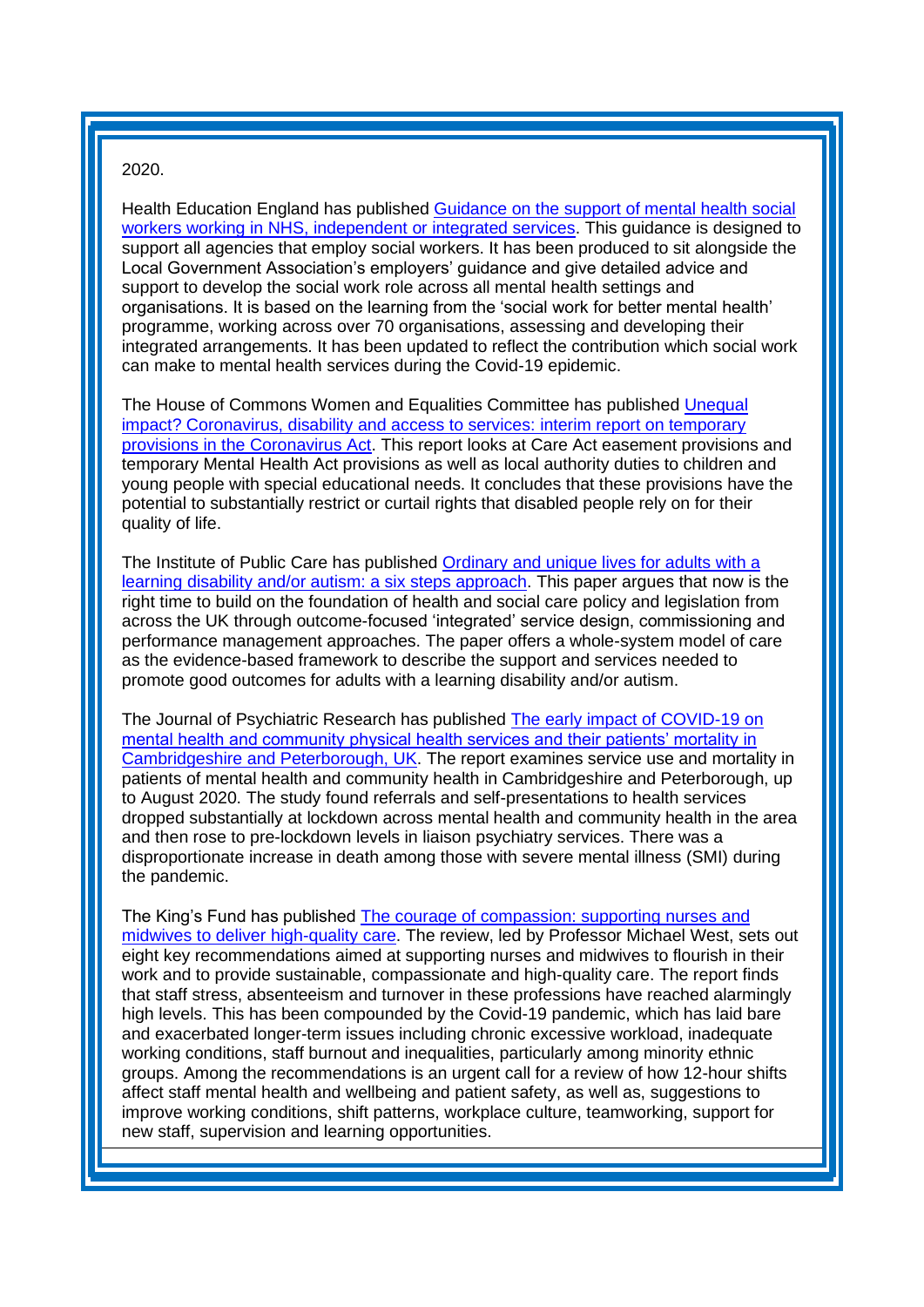The King's fund has collated a number of [support resources for challenging and stressful](https://www.kingsfund.org.uk/projects/leading-through-covid-19?utm_source=The%20King%27s%20Fund%20newsletters%20%28main%20account%29&utm_medium=email&utm_campaign=11850894_NEWSL_The%20Weekly%20Update%202020-09-25&utm_content=leading_through_covid&dm_i=21A8,7207I,FLWT3F,SHAAO,1)  [times.](https://www.kingsfund.org.uk/projects/leading-through-covid-19?utm_source=The%20King%27s%20Fund%20newsletters%20%28main%20account%29&utm_medium=email&utm_campaign=11850894_NEWSL_The%20Weekly%20Update%202020-09-25&utm_content=leading_through_covid&dm_i=21A8,7207I,FLWT3F,SHAAO,1) More than six months after the Covid-19 pandemic began many of us are feeling exhausted, anxious and overwhelmed. Now, more than ever, it is so important to take some time to look after your wellbeing and these resources can assist.

The Money and Mental Health Policy Institute has published [Mind the Income Gap.](https://www.moneyandmentalhealth.org/wp-content/uploads/2020/09/Mind-the-income-gap.pdf) The income gap for those with mental health problems is significant and people with mental health problems are more likely to be unemployed, which has been driven in part by inflexible recruitment practices and discrimination from employers and when people with mental health problems are in work, they are more likely to be in the lowest paid occupations and face significant challenges in accessing higher paid jobs. This report takes a longer-term look at the labour market and social security system, to help us understand how outcomes in each drive the mental health income gap and the challenges people with mental health problems can face.

The Nuffield Trust has published [Laying foundations: attitudes and access to mental](https://www.nuffieldtrust.org.uk/files/2020-10/laying-foundations-web.pdf?utm_source=The%20King%27s%20Fund%20newsletters%20%28main%20account%29&utm_medium=email&utm_campaign=11876401_NEWSL_HMP%202020-10-09&dm_i=21A8,72JW1,FLWT3F,SKN3Y,1)  [health nurse education.](https://www.nuffieldtrust.org.uk/files/2020-10/laying-foundations-web.pdf?utm_source=The%20King%27s%20Fund%20newsletters%20%28main%20account%29&utm_medium=email&utm_campaign=11876401_NEWSL_HMP%202020-10-09&dm_i=21A8,72JW1,FLWT3F,SKN3Y,1) Mental health nurses account for more than a third of the mental health workforce in England and work across a wide range of health and care settings. However, this report finds that the pipeline of people choosing to study and qualify to become a mental health nurse is unable to meet sharply rising demand for this service. It looks at ways more people might be attracted to apply to study mental health nursing – and reasons why numbers are currently limited.

The Samaritans have published [Pushed from pillar to post: improving the availability and](https://media.samaritans.org/documents/Samaritans_-_Pushed_from_pillar_to_post_web.pdf?utm_source=The%20King%27s%20Fund%20newsletters%20%28main%20account%29&utm_medium=email&utm_campaign=11882962_NEWSL_HMP%202020-10-13&dm_i=21A8,72OYA,FLWT3F,SKO8B,1)  [quality of support after self-harm in England.](https://media.samaritans.org/documents/Samaritans_-_Pushed_from_pillar_to_post_web.pdf?utm_source=The%20King%27s%20Fund%20newsletters%20%28main%20account%29&utm_medium=email&utm_campaign=11882962_NEWSL_HMP%202020-10-13&dm_i=21A8,72OYA,FLWT3F,SKO8B,1) This report finds that there is no consistently effective support available to people who self-harm. The research identified four key support needs for people who self-harm, which are seen as essential to providing effective care: distraction from immediate self-harm urges; emotional relief in times of stress; developing alternative coping strategies; and addressing the underlying reasons for self-harm. The report makes several recommendations for how the needs of people who self-harm can be met more effectively.

#### <span id="page-7-0"></span>**Mental Health Statistics**

The following statistics have recently been released please click on the links to review further:

- Autism [waiting time statistics: Q1 to Q4 2019-20 and Q1 \(April to June\) 2020-21](https://kingsfundmail.org.uk/21A8-711VR-FLWT3F-46PRMU-1/c.aspx)
- [Learning disability services monthly statistics \(assuring transformation: September](https://kingsfundmail.org.uk/21A8-72UY5-FLWT3F-487XUR-1/c.aspx)  2020, mental health [statistics data set: July 2020 final\)](https://kingsfundmail.org.uk/21A8-72UY5-FLWT3F-487XUR-1/c.aspx)
- Mental health services monthly statistics performance: July, provisional August [2020](https://kingsfundmail.org.uk/21A8-72JW1-FLWT3F-47WYEL-1/c.aspx)
- [Psychological therapies: reports on the use of IAPT services, England June 2020,](https://kingsfundmail.org.uk/21A8-711VR-FLWT3F-46PSKE-1/c.aspx)  [final including reports on the IAPT pilots and Q1 data 2020-21](https://kingsfundmail.org.uk/21A8-711VR-FLWT3F-46PSKE-1/c.aspx)

#### <span id="page-7-1"></span>**Dates for your Diary**

**Yorkshire and the Humber Mental Health Network Events:**

• Tuesday 3 November 2020, 09:30-15:30, **Yorkshire and the Humber Senior**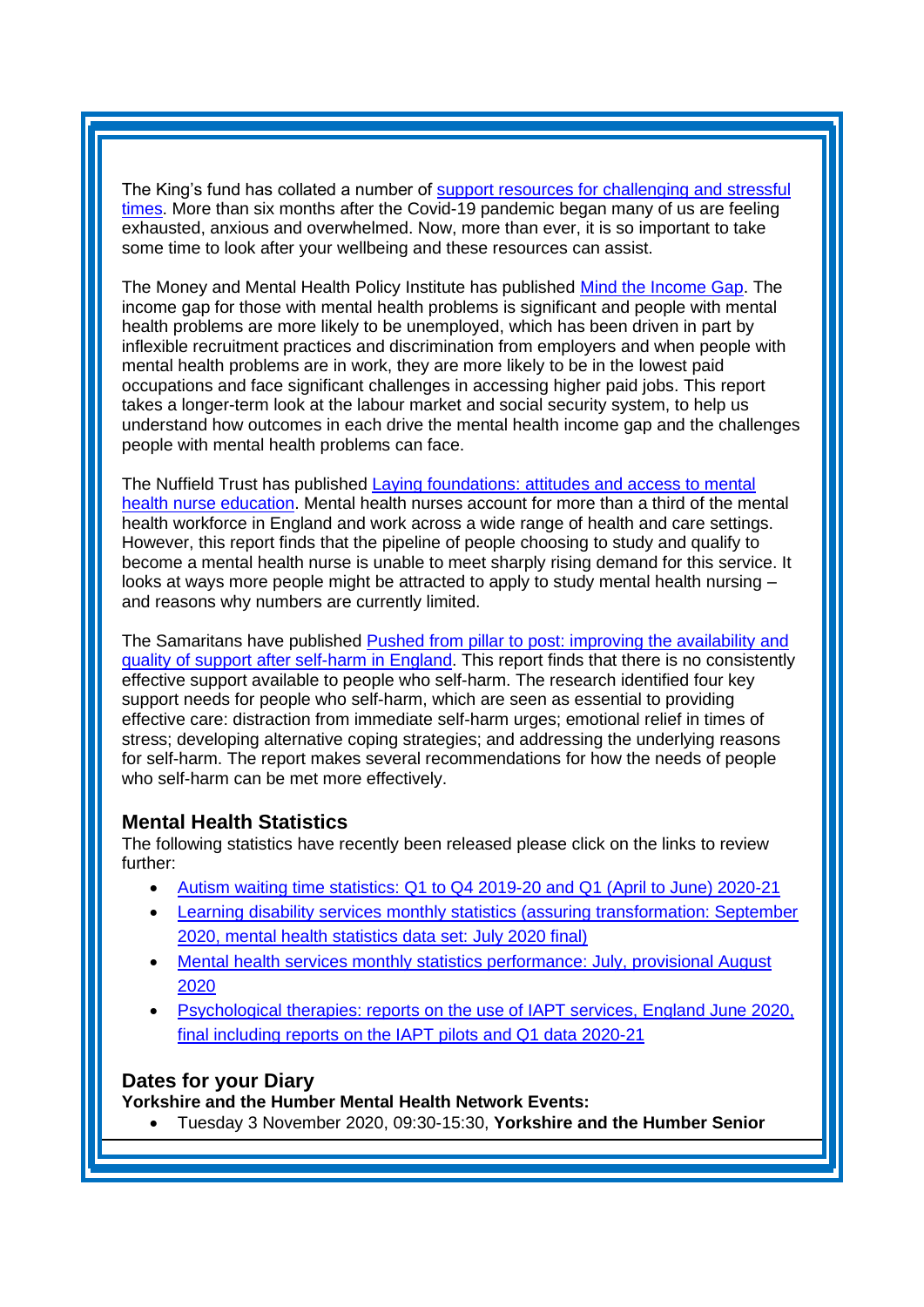**PWP Network**, MS Teams. To book your place email [Sarah Boul.](mailto:sarah.boul@nhs.net)

• Wednesday 18 November 2020, 09:30-15:30, **Yorkshire and the Humber IAPT Providers' Network**, MS Teams. To book your place email [Sarah Boul.](mailto:sarah.boul@nhs.net)

#### **Other Events:**

• **SafeTALK Course**, which aims to teach participants four basic steps to recognise if someone is having thoughts of suicide and how to connect them with resources that can help. Available on various dates throughout 2020.

**For further information, and to check course availability, email: [wdu@york.gov.uk](mailto:wdu@york.gov.uk) or visit the website [here.](http://www.yorkworkforcedevelopment.org.uk/)**

- Tuesday 3 November 2020, 14:00-15:30, **Prevention and Promotion for Better Mental Health in local systems during COVID-19 and beyond**, Online Event. To book your place click [here.](https://www.eventbrite.co.uk/e/prevention-promotion-for-better-mental-health-in-local-systems-covid-19-tickets-123479186571)
- Monday 10 November 2020, 08:30-12:00, **Mental health in England and COVID-19 - managing the impact on young people, vulnerable groups and frontline workers, and learning from service delivery during the pandemic**, Online event. To book your place click [here.](https://www.kingsfund.org.uk/events/personalising-digital-tools-people-learning-disabilities?utm_source=The%20King%27s%20Fund%20newsletters%20%28main%20account%29&utm_medium=email&utm_campaign=11773284_MKEVT_J1292_Personalising%20digital%20tools_HomeGroup_launch_270820&utm_content=free%20online%20event&dm_i=21A8,70CBO,FLWT3F,S91MQ,1) NB: There is a cost to attend this event.
- Friday 13 November 2020, 09:30-17:00, **The New Normal: Stepping up Suicide Prevention**, Online Event. To book your place and for any questions please email contactus@zerosuicidealliance.nhs.uk
- Wednesday November 18 2020, 09:00-17:00, **Suicide Bereavement: Using our Collective Voice, Manchester**. To book your place click [here.](https://suicidebereavementuk.com/suicide-bereavement-conference) NB: There is a cost to attend this event.
- Thursday 3 December 2020, 09:00-16:00, **Tackling Loneliness and Social Isolation in Older People**, Online Event. To book your place click [here.](https://localgov-insight.com/booking/3479/BLGDZO-1900096) NB: There is a cost to attend this event.
- Monday 7 to Thursday 10 December 2020, **Prevention in Mental Health: From Theory to Practice**, Online Event. To book your place click [here.](https://www.kingsfund.org.uk/events/prevention-mental-health?utm_source=The%20King%27s%20Fund%20newsletters%20%28main%20account%29&utm_medium=email&utm_campaign=11858934_MKEVT_J1344_Prevention%20in%20mental%20health_Soft_launch&utm_content=Find%20out%20more%20and%20register&dm_i=21A8,726EU,FLWT3F,SI5Q3,1) NB: There is a cost to attend this event.
- Tuesday 8 December 2020, 09:30-16:00, **NHS Employee Wellbeing Conference**, Live Streamed. To book your place click [here.](https://conference-insight.com/booking/3485/UQKIZO-1900096) NB: There is a cost to attend this event.
- Thursday 21st and Thursday 28th January 2021, 9.00-13:00, **IAPT National Networking Conference**, Online Event. To book your place click [here.](https://www.iapt-nnf.co.uk/booking/index/191/?utm_source=SBK%20Healthcare&utm_medium=email&utm_campaign=11875628_2021PT%201st%20email&dm_i=1SB0,72JAK,MCTTTA,SJWEF,1) NB: There is a cost to attend this event.